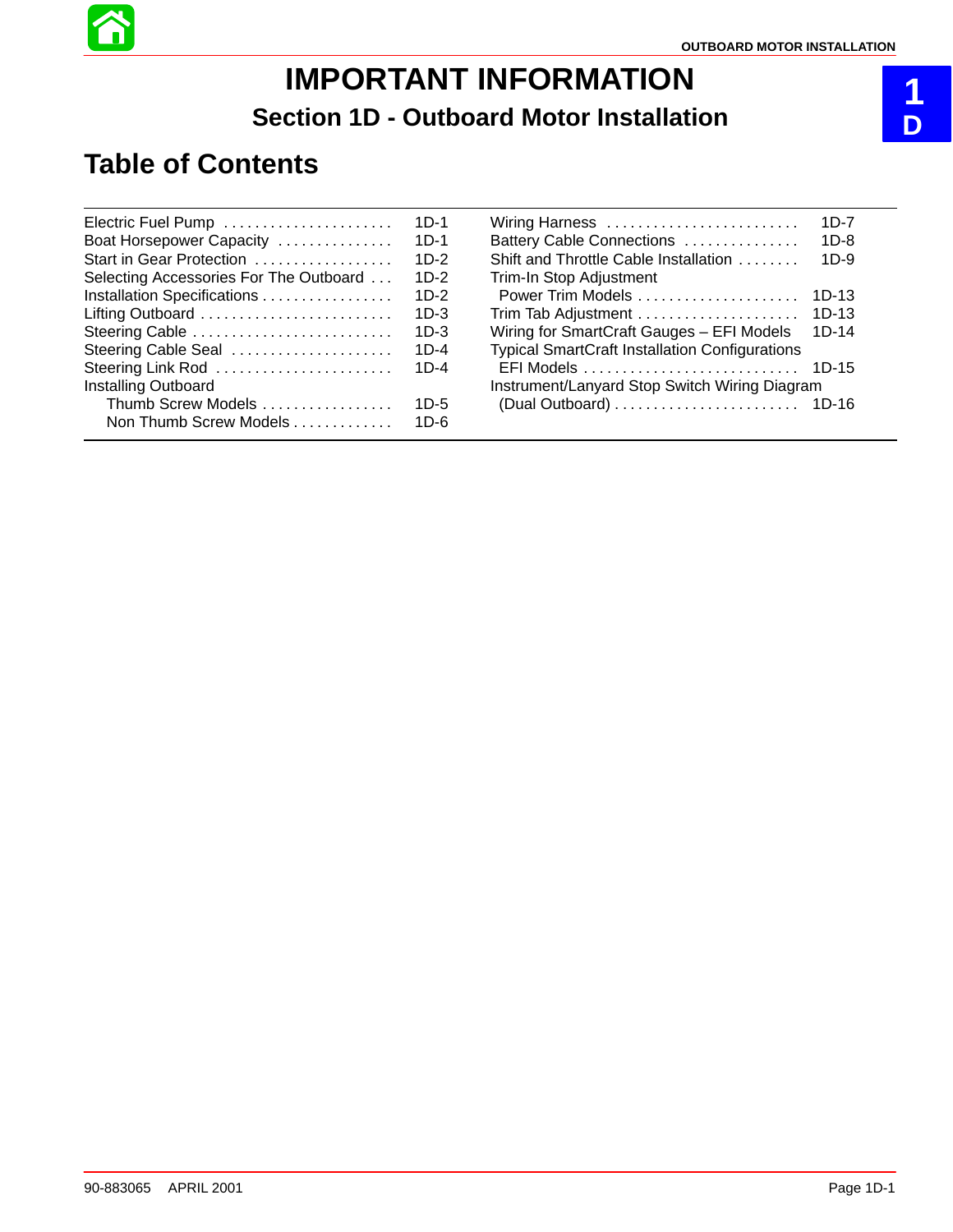

### **Electric Fuel Pump**

If an electric fuel pump is used, the fuel pressure must not exceed 4 psi at the engine. If necessary, install a pressure regulator to regulate the pressure.

## **Boat Horsepower Capacity**

| <b>U.S. COAST GUARD CAPACITY</b>                  |     |  |
|---------------------------------------------------|-----|--|
| <b>MAXIMUM HORSEPOWER XXX</b>                     |     |  |
| <b>MAXIMUM PERSON</b><br><b>CAPACITY (POUNDS)</b> | XXX |  |
| <b>MAXIMUM WEIGHT</b><br><b>CAPACITY</b>          | XXX |  |

Do not overpower or overload the boat. Most boats will carry a required capacity plate indicating the maximum acceptable power and load as determined by the manufacturer following certain federal guidelines. If in doubt, contact your dealer or the boat manufacturer.

**WARNING**

**Using an outboard that exceeds the maximum horsepower limit of a boat can: 1. Cause loss of boat control**

**2. Place too much weight at the transom, altering the designed flotation characteristics of the boat or,**

**3. Cause the boat to break apart, particularly around the transom area.**

**Overpowering a boat can result in serious injury, death, or boat damage.**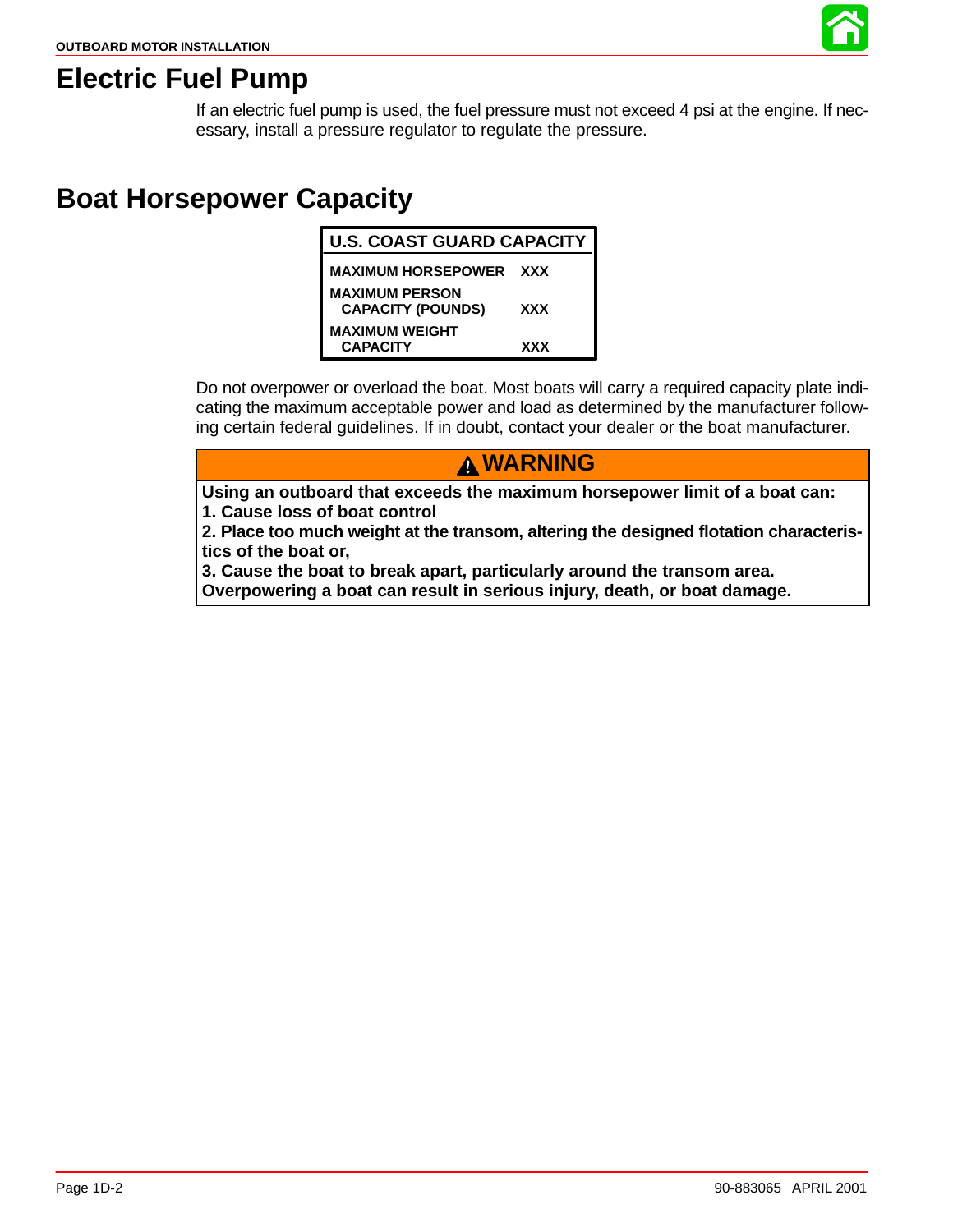## **Start in Gear Protection**

The remote control connected to the outboard must be equipped with a start-in-gear protection device. This prevents the engine from starting in gear.

### **WARNING**

**Avoid serious injury or death from a sudden unexpected acceleration when starting your engine. The design of this outboard requires that the remote control used with it must have a built in start-in-gear protection device.**

## **Selecting Accessories For The Outboard**

Genuine Quicksilver Parts and Accessories have been specifically designed and tested for this outboard.

Some accessories not manufactured or sold by Quicksilver are not designed to be safely used with this outboard or outboard operating system. Acquire and read the Installation, Operation, and Maintenance manuals for all selected accessories.

## **Installation Specifications**



| <b>Transom Opening "A" (Minimum)</b> |                  |  |
|--------------------------------------|------------------|--|
| Single Engine (Remote)               | 19 in. (483 mm)  |  |
| Single Engine (Tiller)               | 30 in. (762 mm)  |  |
| Dual Engines                         | 40 in. (1016 mm) |  |

**Engine Center Line For Dual Engines "B" (Minimum)** 26 in. (660mm)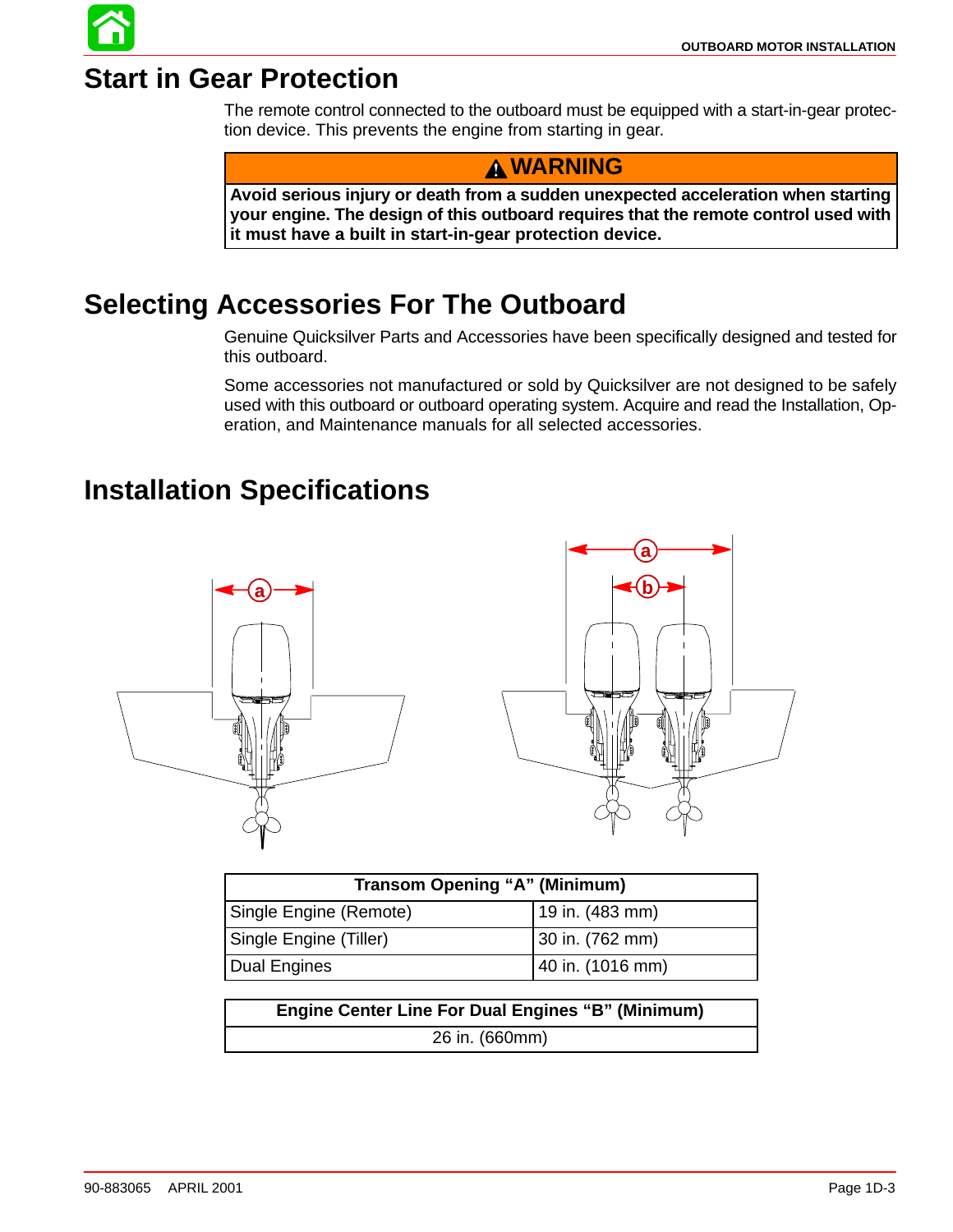

## <span id="page-3-0"></span>**Lifting Outboard**

Use lifting eye on engine.



## **Steering Cable**

#### **STARBOARD SIDE ROUTED CABLE**

1. Lubricate the entire cable end.



- **95** 2-4-C w/Teflon (92-850736A1)
- 2. Insert steering cable into tilt tube.



3. Torque nut to 35 lb. ft. (47.5 N·m).

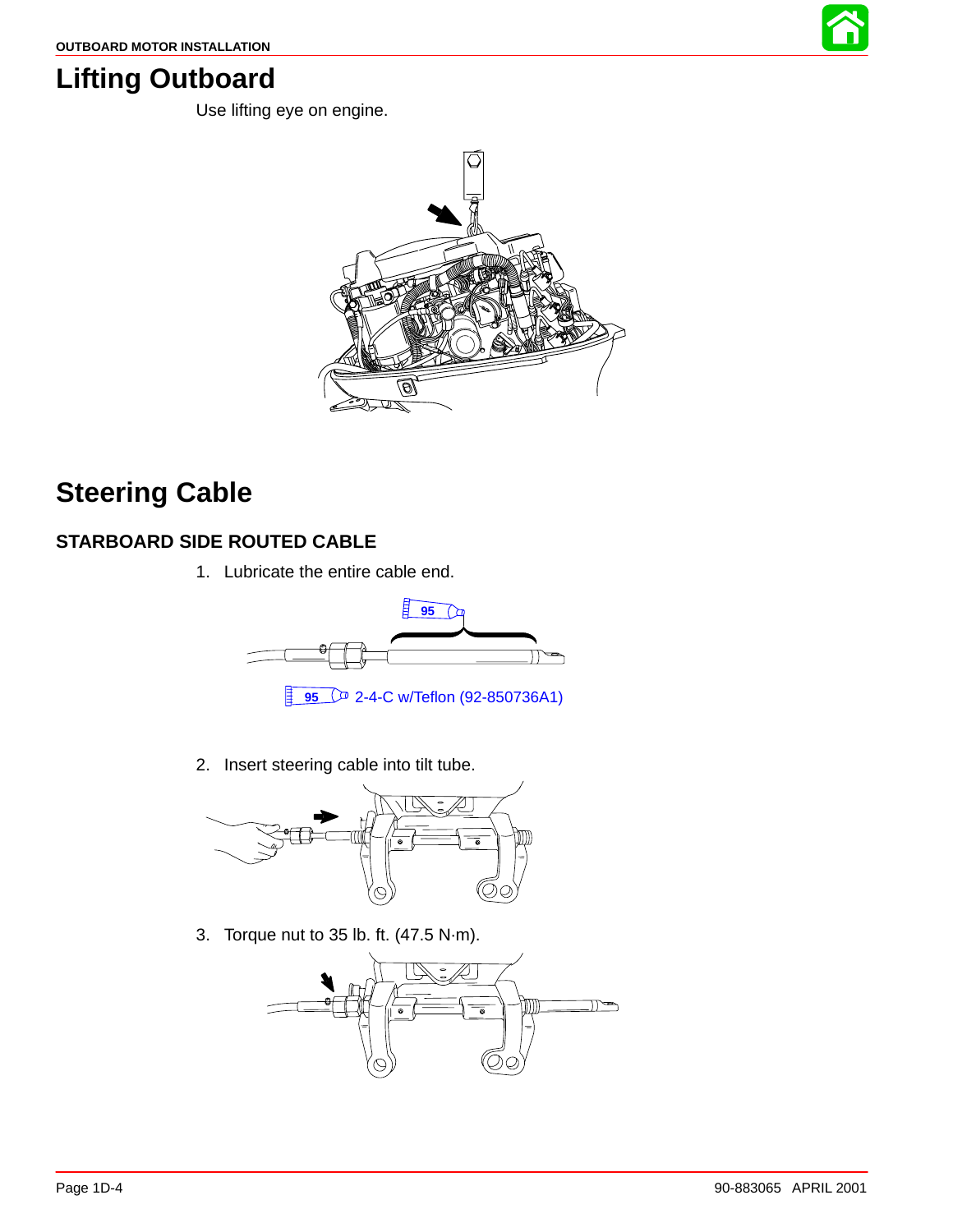## **Steering Cable Seal**

- 1. Mark tilt tube 1/4 in. (6.4 mm) from end. Install seal components.
- 2. Thread cap to the mark.





## **Steering Link Rod**

1. Install steering link rod per illustration.



- **a-** Special Bolt (10-90041) Torque to 20 lb. ft. (27.1 N·m)
- **b-** Nylon Insert Locknut (11-34863) Torque to 20 lb. ft. (27.1 N·m)
- **c-** Spacer (12-71970)
- **d-** Flat Washer (2)
- **e-** Nylon Insert Locknut (11-34863) Tighten Locknut Until it Seats, Then Back Nut Off 1/4 Turn
- **f -** Use Middle Hole Steer Outboard to the Side to Gain Hole Access

**IMPORTANT: The steering link rod that connects the steering cable to the engine must be fastened using special bolt ("a" - Part Number 10-90041) and self locking nuts ("b" & "e" - Part Number 11-34863). These locknuts must never be replaced with common nuts (non locking) as they will work loose and vibrate off, freeing the link rod to disengage.**

#### **WARNING**

**Disengagement of a steering link rod can result in the boat taking a full, sudden, sharp turn. This potentially violent action can cause occupants to be thrown overboard exposing them to serious injury or death.**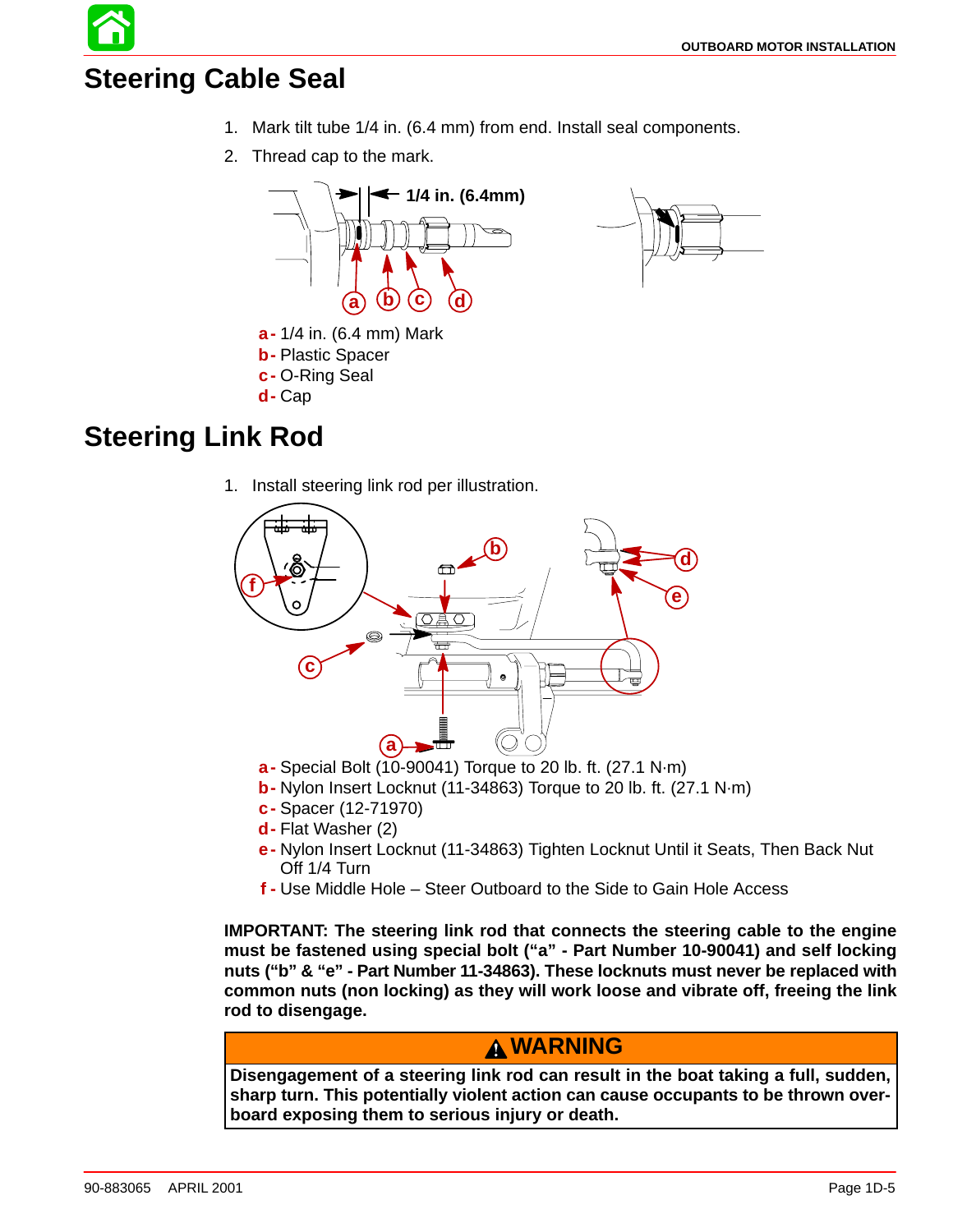

### **WARNING**

**Outboard must be fastened to boat transom one of two ways: 1. permanently fastened to transom with thumb screws, and mounting bolts (provided), or 2. secured to the transom using the optional outboard mounting kit (shown below). Should the outboard strike an underwater object or be steered into a sharp turn, failure to fasten outboard correctly to the boat transom with mounting bolts or optional mounting kit could result in outboard ejecting suddenly off boat transom causing serious injury, death, boat damage, or loss of outboard.**

**IMPORTANT:** Optional outboard mounting kits shown, must be used if outboard will not be permanently fastened to the transom with mounting bolts**.**



**a-** Outboard Mounting Kit Part No. 812432A4

1. Center outboard on the transom. Install the outboard so that the anti-ventilation plate is in line or within 1 in. (25 mm) below the bottom of the boat.



**a-** Anti-Ventilation Plate

2. Fasten outboard with provided mounting hardware shown.

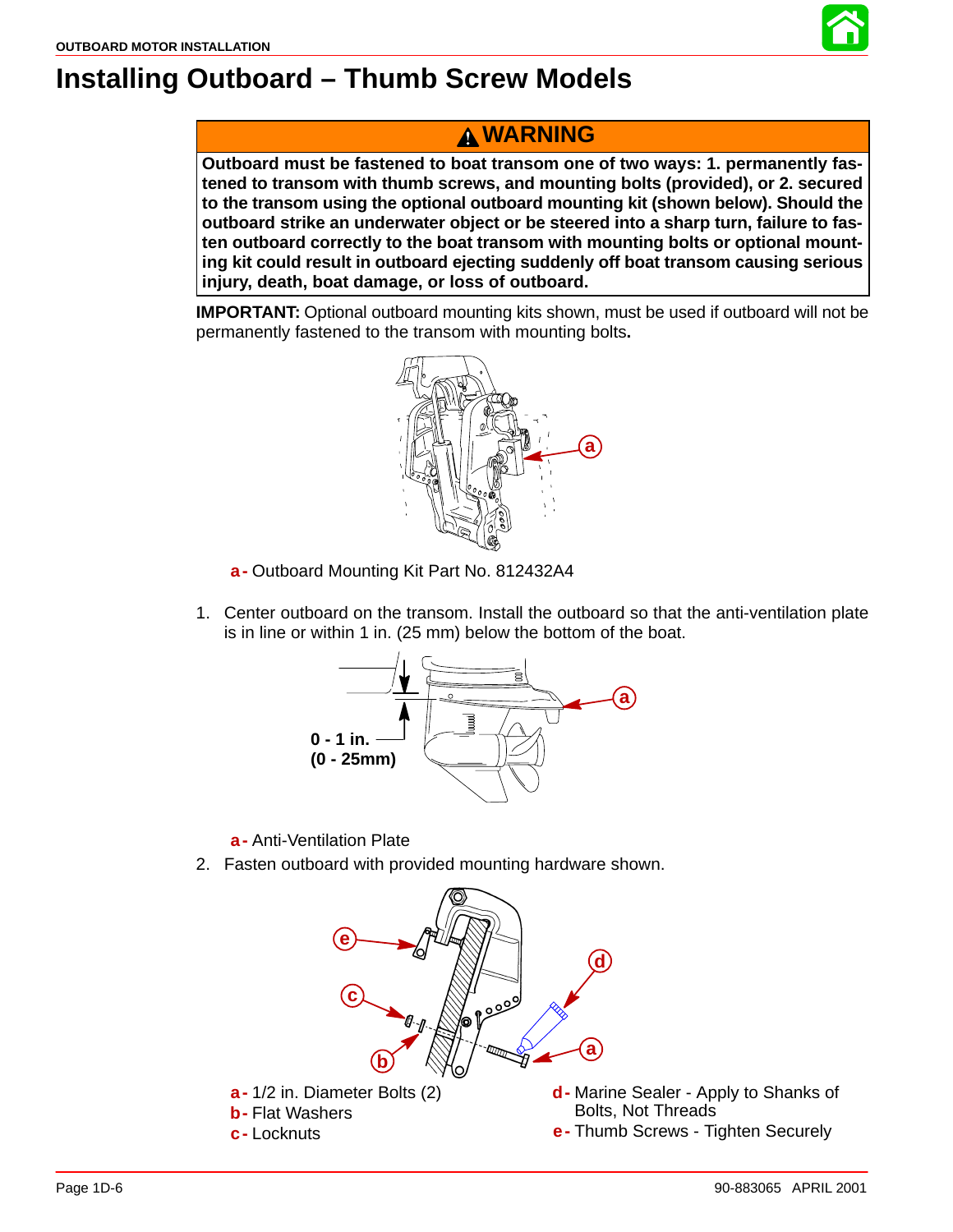## **Installing Outboard – Non Thumb Screw Models**

1. Attach (tape) engine mounting template to boat transom.



2. Mark and drill four 17/32 in. (13.5mm) mounting holes.



3. Install the outboard so that the anti-ventilation plate is in-line or within 1 in. (25 mm) below the bottom of the boat.



**a-** Anti-Ventilation Plate

4. Fasten outboard with provided mounting hardware shown.

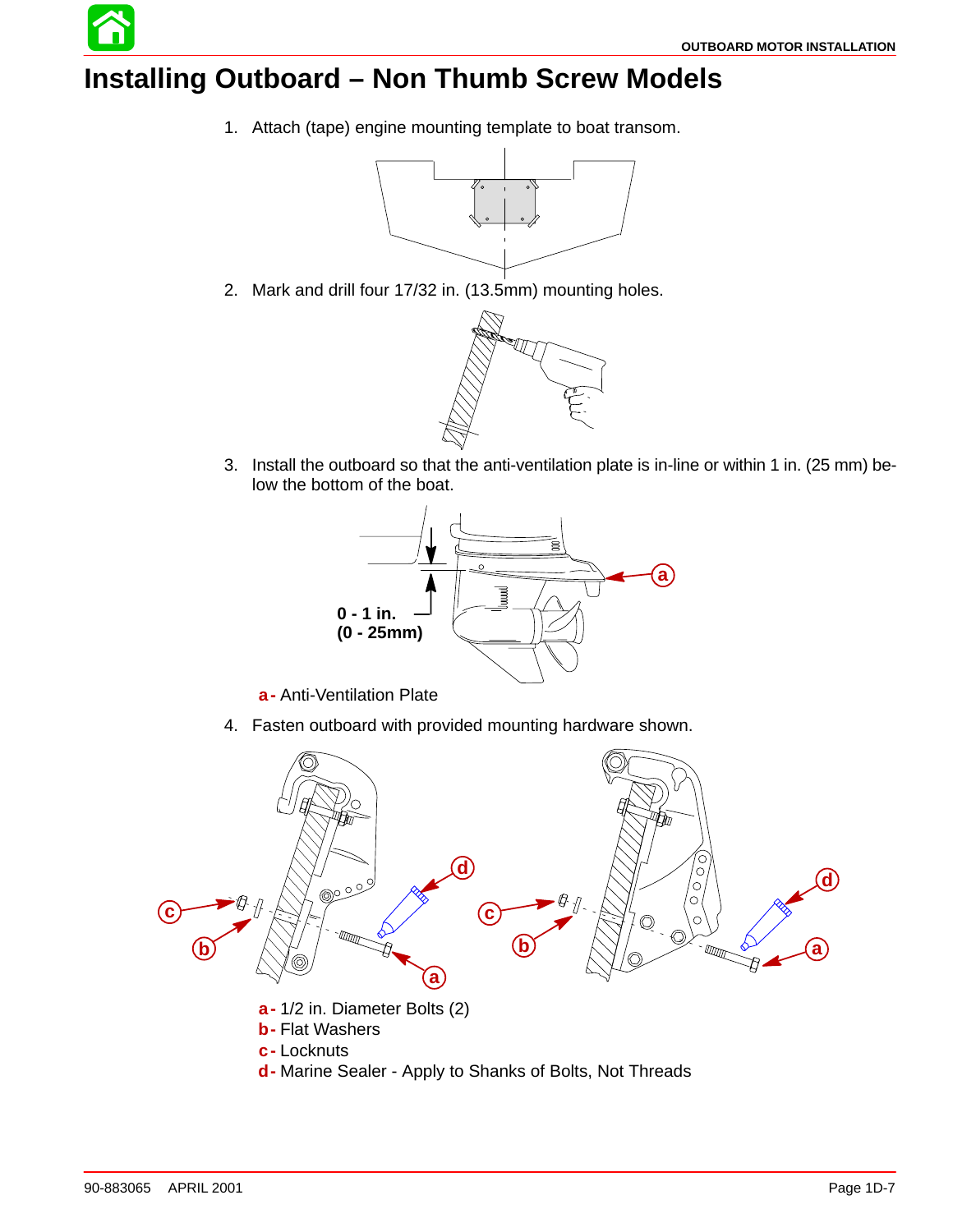

### **Wiring Harness**

**IMPORTANT: Warning Horn Requirement – The remote control or key switch assembly must be wired with a warning horn. This warning horn is used with the engine warning system.**

1. Route wiring harness into bottom cowl.



- **a -** Wiring Harness
- 2. Connect wiring. Push the wiring harness connectors together inside the rubber sleeve. Push the retainer over the exposed ends of the connectors. This will hold the connectors together.



**a-** Power Trim Connections

- **b-** Rubber Sleeve Place Harness Connectors Inside
- **c-** Retainer Push Over Connector Ends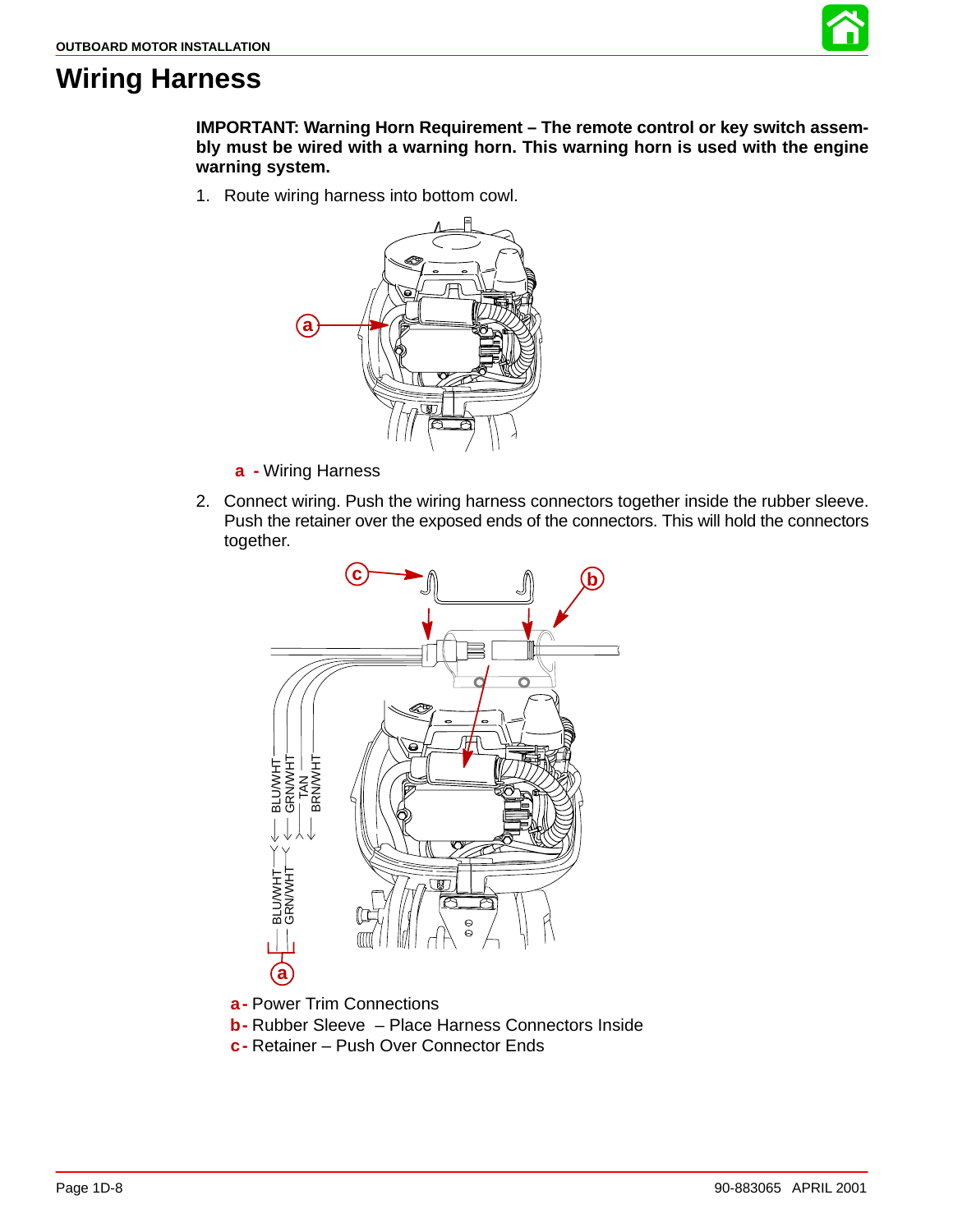## **Battery Cable Connections**

#### **SINGLE OUTBOARD**



#### **DUAL OUTBOARDS**

Connect a common ground cable (wire size same as engine battery cables) between negative (–) terminals on starting batteries.



**d-** Ground Cable (Same Wire Size As Engine Battery Cable) – Connect Between Negative (–) Terminals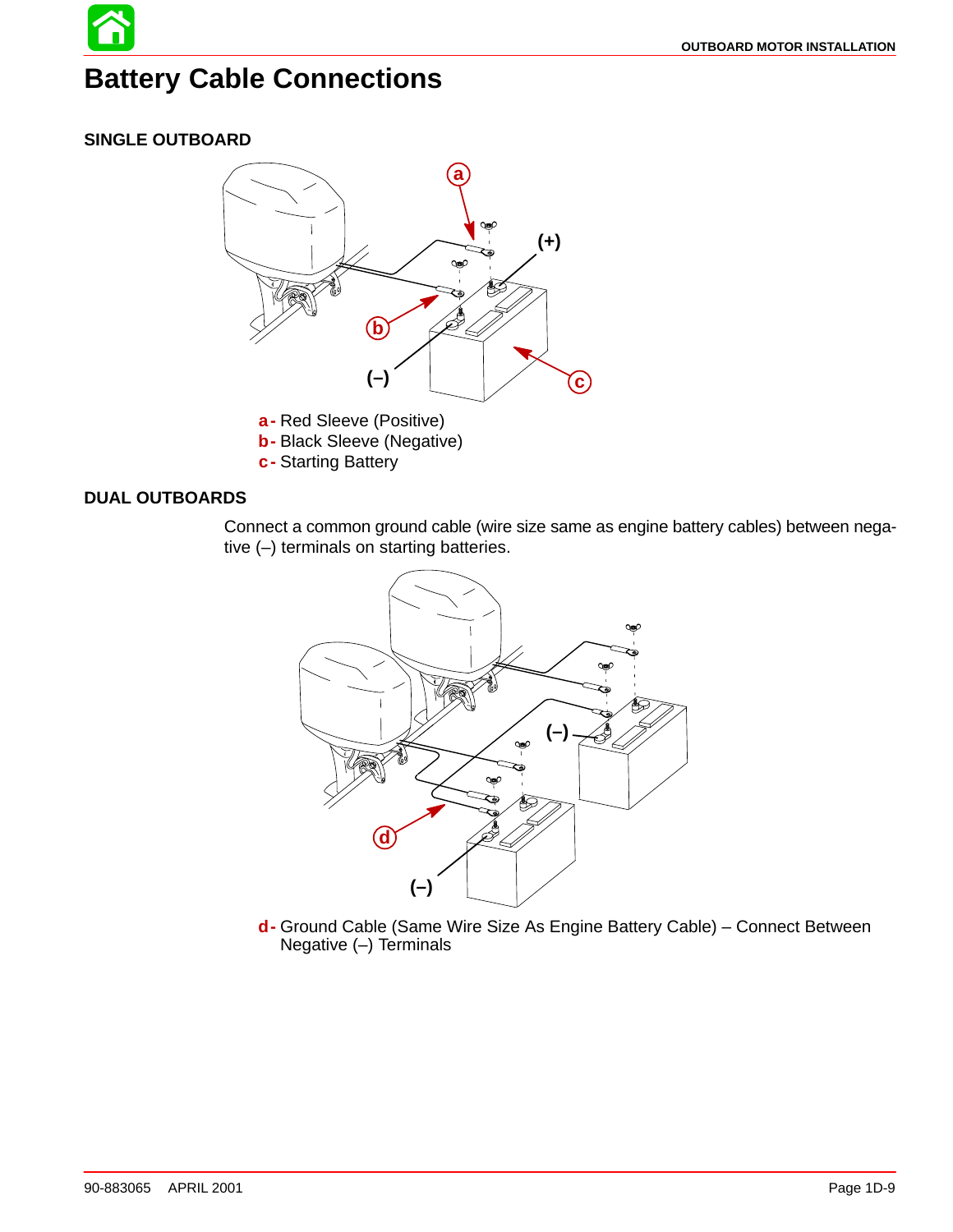

## **Shift and Throttle Cable Installation**

Install cables into the remote control following the instructions provided with the remote control.

**NOTE:** Install the shift cable to the engine first. The shift cable is the first cable to move when the remote control handle is moved out of neutral.

### **Shift Cable Installation**

- 1. Position remote control into neutral.
- 2. Remove access cover from side of bottom cowl.





- **a -** Access Cover
- 3. Shift outboard into neutral.
- 4. Measure the distance (a) between pin and center of lower hole.



- **a-** Distance Between Pin And Center of Lower Hole
- **b-** Pin
- **c-** Lower Hole
- 5. Fit shift cable through rubber grommet.

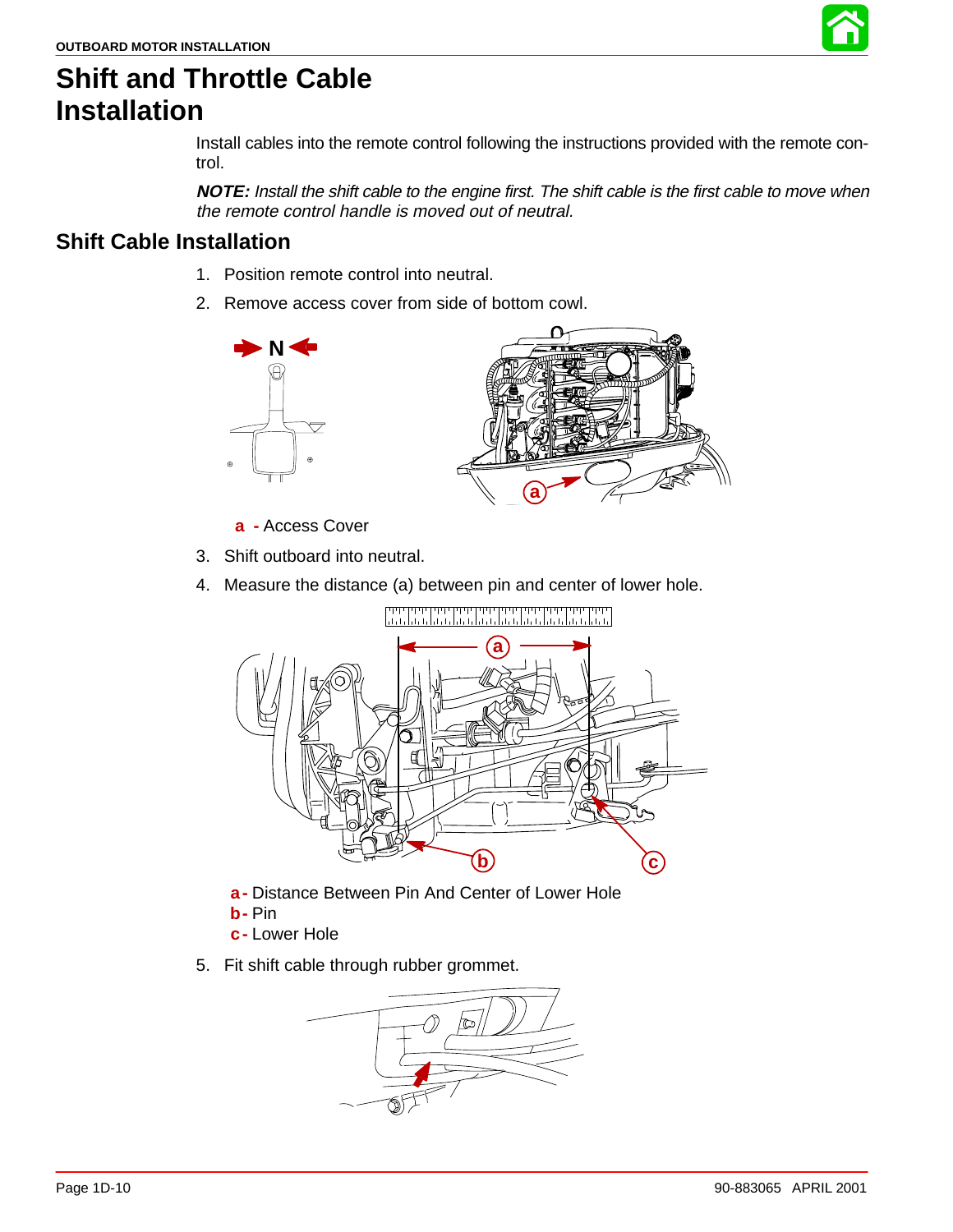

6. Push in on the cable end until resistance is felt.



7. While pushing in on the cable end, adjust the cable barrel (b) to attain the measured distance (a) taken in Step 3.



**a-** Adjust Cable Barrel To Attain The Measured Distance Taken In Step 3 **b-** Cable Barrel

8. Place cable barrel into the barrel holder. Fasten cable with retainer.



- **a-** Place Barrel Into Barrel Holder
- **b-** Retainer
- 9. Check shift cable adjustments as follows:
	- a. Shift remote control into forward. The propeller shaft should be locked in gear. If not, adjust the barrel closer to the cable end.
	- b. Shift remote control into neutral. The propeller shaft should turn freely without drag. If not, adjust the barrel away from the cable end. Repeat steps a and b.
	- c. Shift remote control into reverse while turning propeller. The propeller shaft should be locked in gear. If not, adjust the barrel away from the cable end. Repeat steps a thru c.
	- d. Shift remote control back to neutral. The propeller shaft should turn freely without drag. If not, adjust the barrel closer to the cable end. Repeat steps a thru d.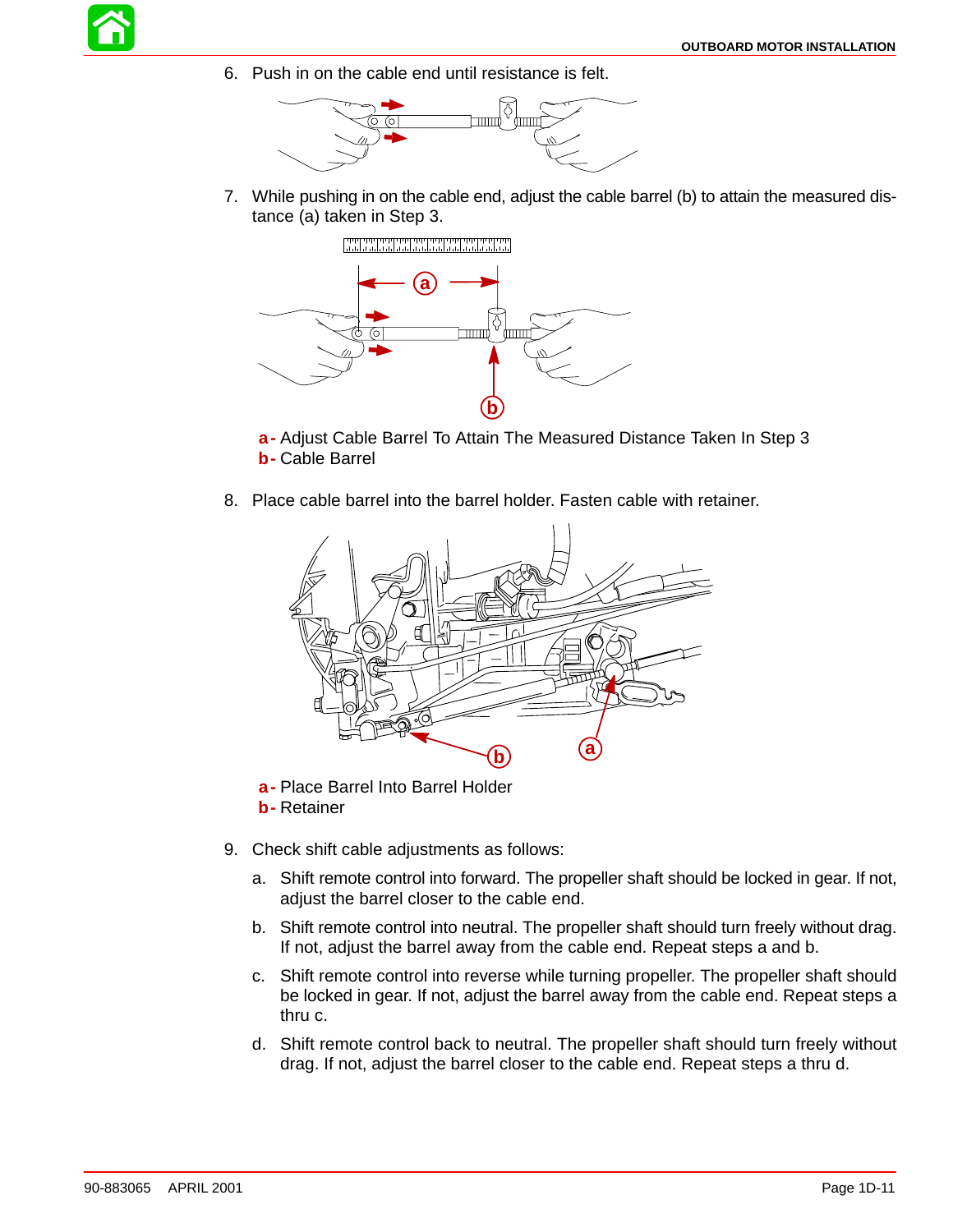

#### **Throttle Cable Installation**

1. Position remote control into neutral.



2. Fit throttle cable through rubber grommet.



- 3. Install throttle cable with retainer pin. Lock retainer pin in place.
- 4. Place throttle cable onto the throttle lever pin. Lock in place with retainer.

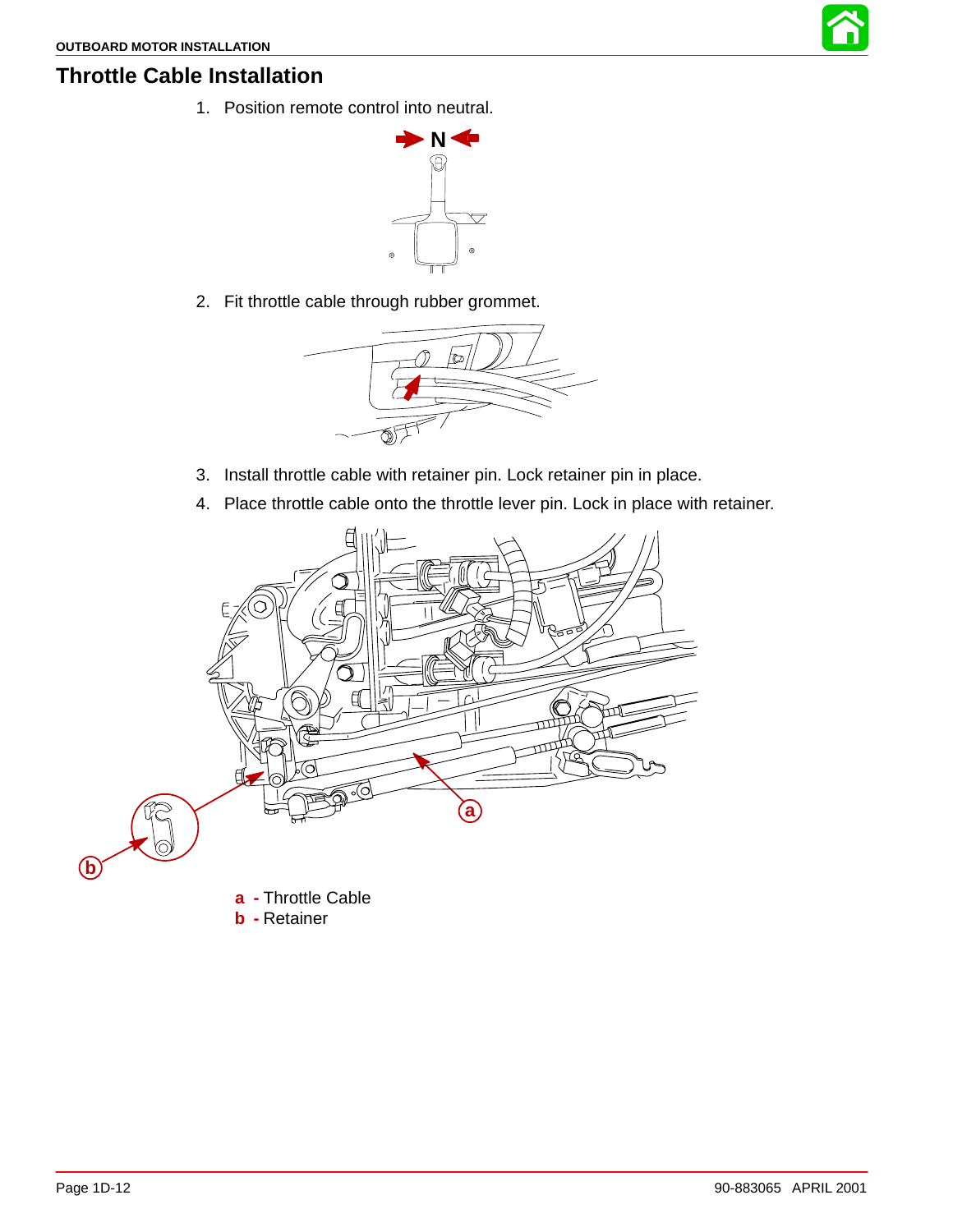

5. Adjust cable barrel until the center of the roller lines up with the alignment mark on the cam.



- **a -** Cable Barrel
- **b -** Alignment Mark
- **c -** Roller
- 6. Fasten control cables with the cable latch.



7. Install the access cover.

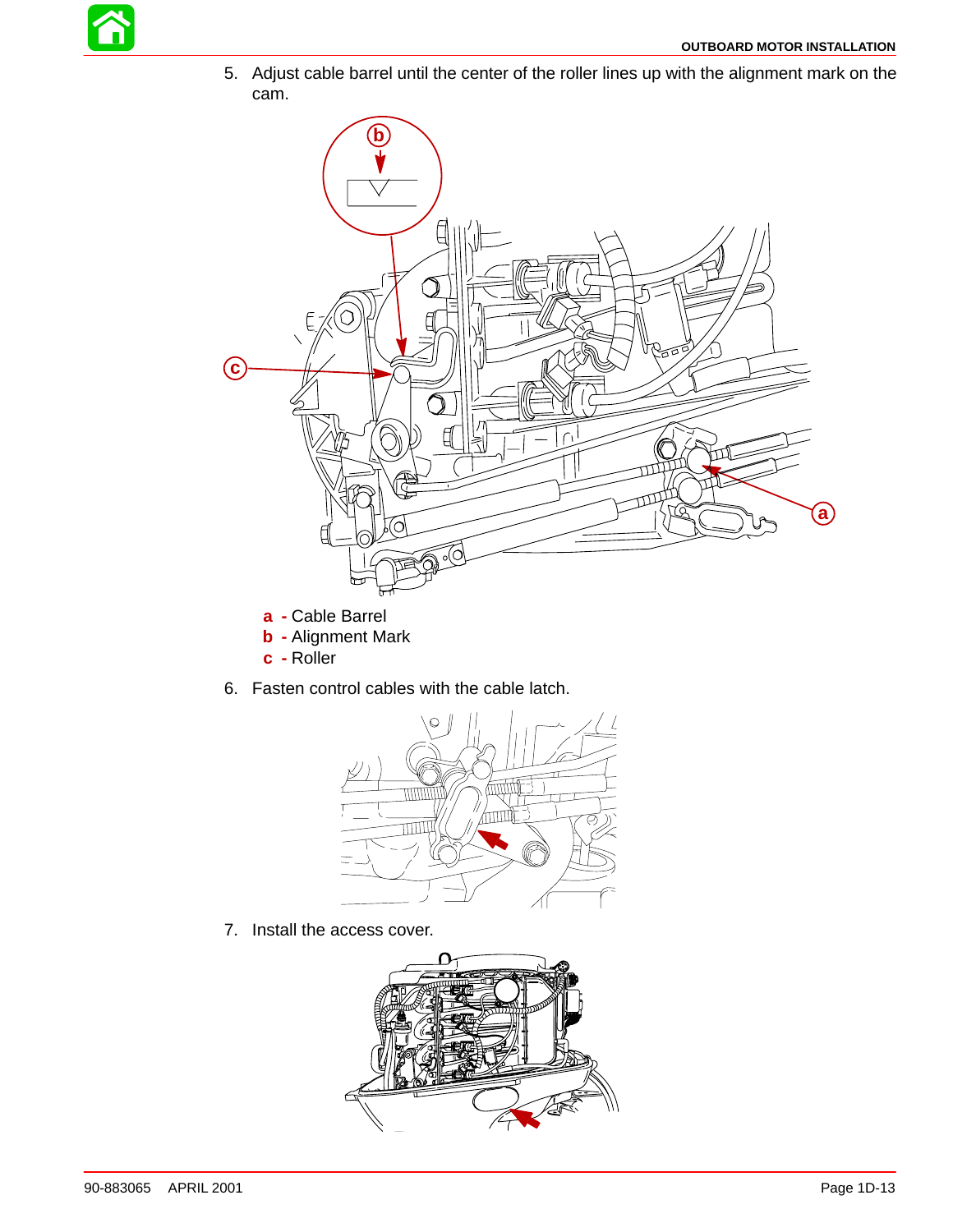

## **Trim-In Stop Adjustment – Power Trim Models**

If an adjustment is required, purchase a stainless steel tilt pin (P/N 17-49930A1) and insert it through whatever pin hole is desired. The non-stainless steel shipping bolt should not be used in this application other than on a temporary basis.



#### **a-** Tilt Pin

## **Trim Tab Adjustment**

The trim tab can be adjusted within limits to help compensate for steering torque. Adjust trim tab as follows:

- 1. If boat tends to pull to the right, move the rear edge of the trim tab to the right.
- 2. If boat tends to pull to the left, move the rear edge of the trim tab to the left.



**NOTE:** Trim tab adjustment will have little effect reducing steering torque if the anti-ventilation plate is raised 2 inches (50mm) or more above the boat bottom.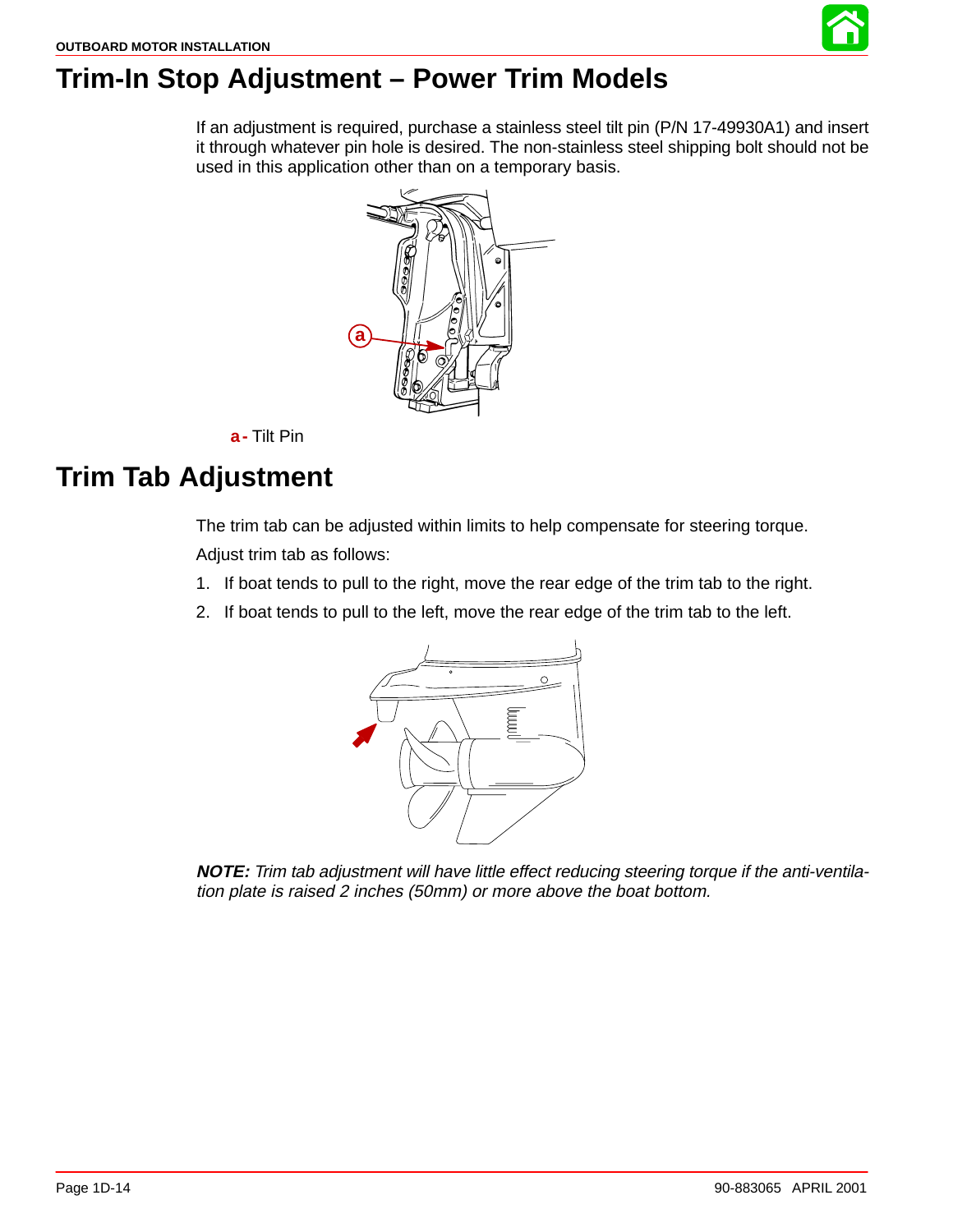# **Wiring for SmartCraft Gauges – EFI Models**

### **SmartCraft Wiring Harness Connection to the Engine**

- 1. Cutout the harness opening in the front rubber grommet.
- 2. Route the SmartCraft wiring harness into the bottom cowl and connect as shown.



- **b -** SmartCraft Harness
- **c -** Connection for SmartCraft Harness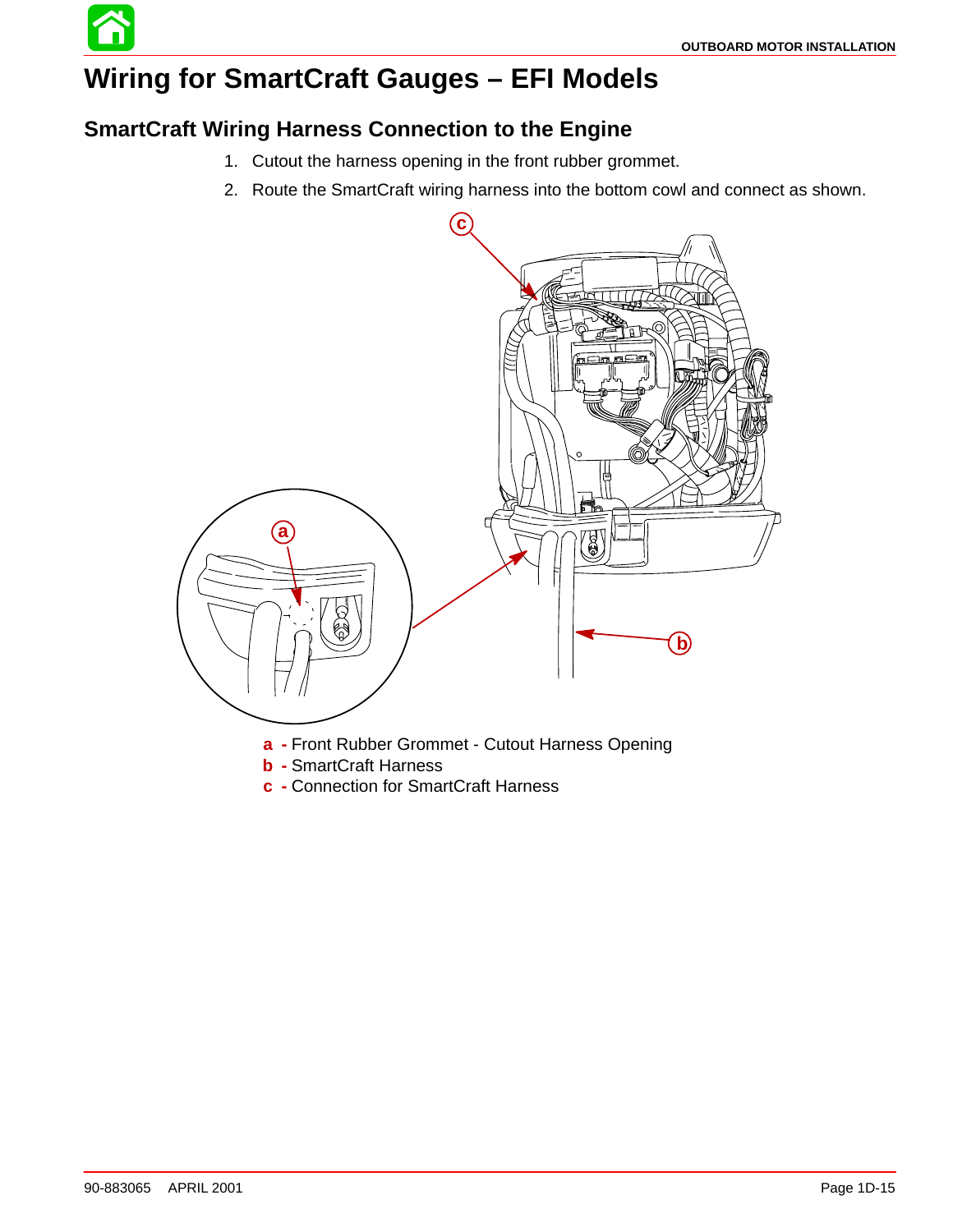

### **Single Engine Applications**

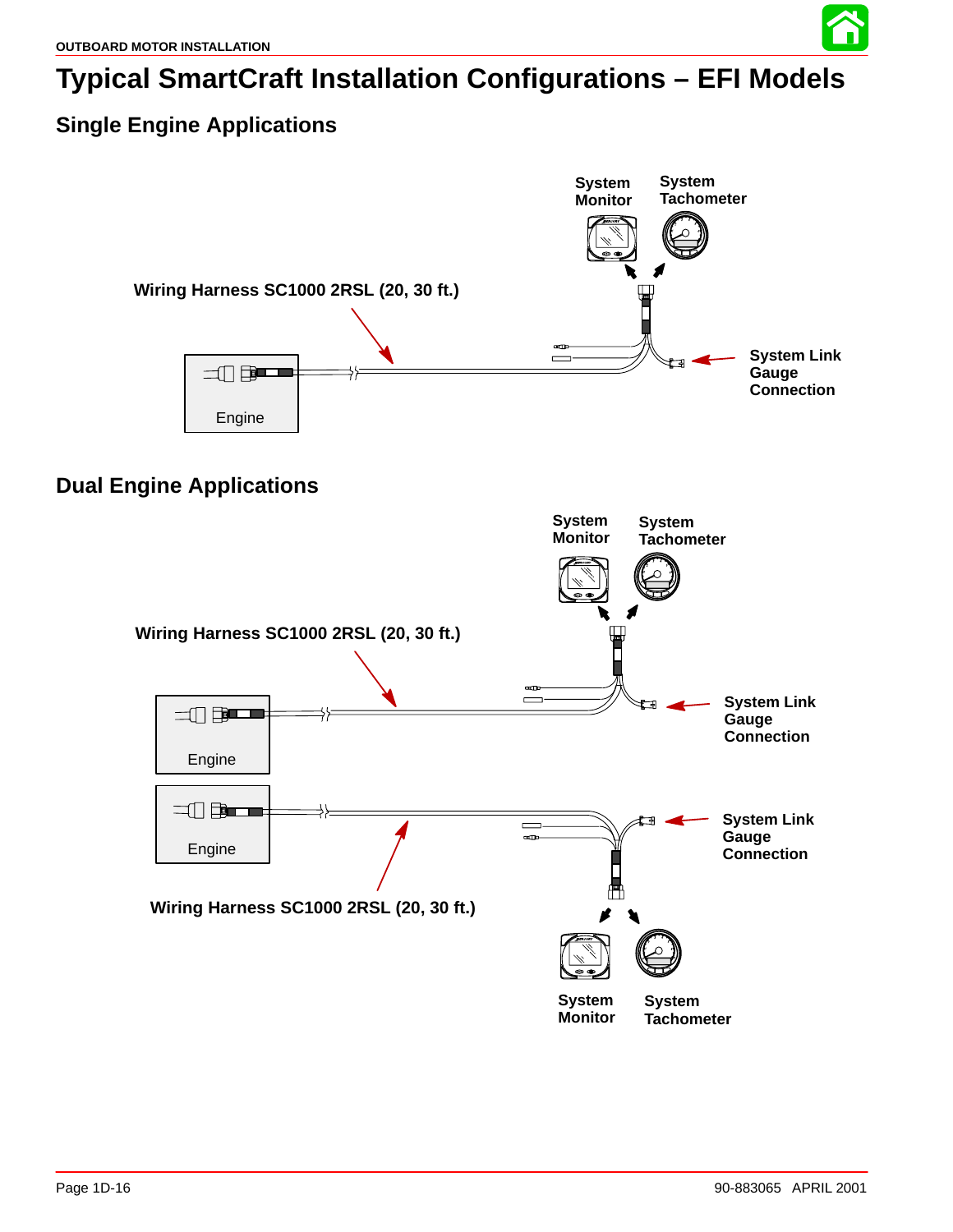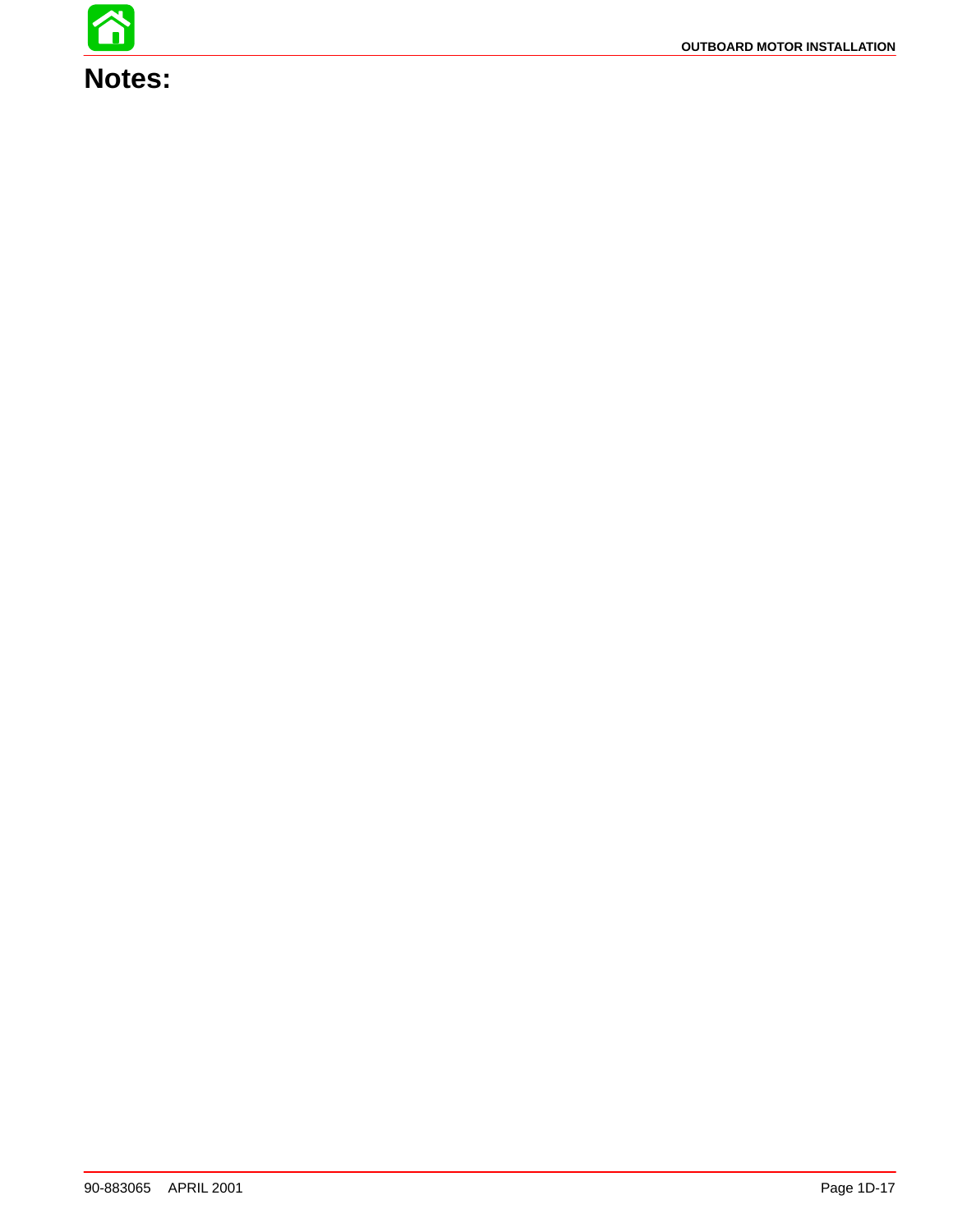

# **Instrument/Lanyard Stop Switch Wiring Diagram (Dual Outboard)**



- **d -** Retainer
- **e -** Tachometer
- 
- **i -** Synchronizer Gauge
- **j -** Synchronizer Box